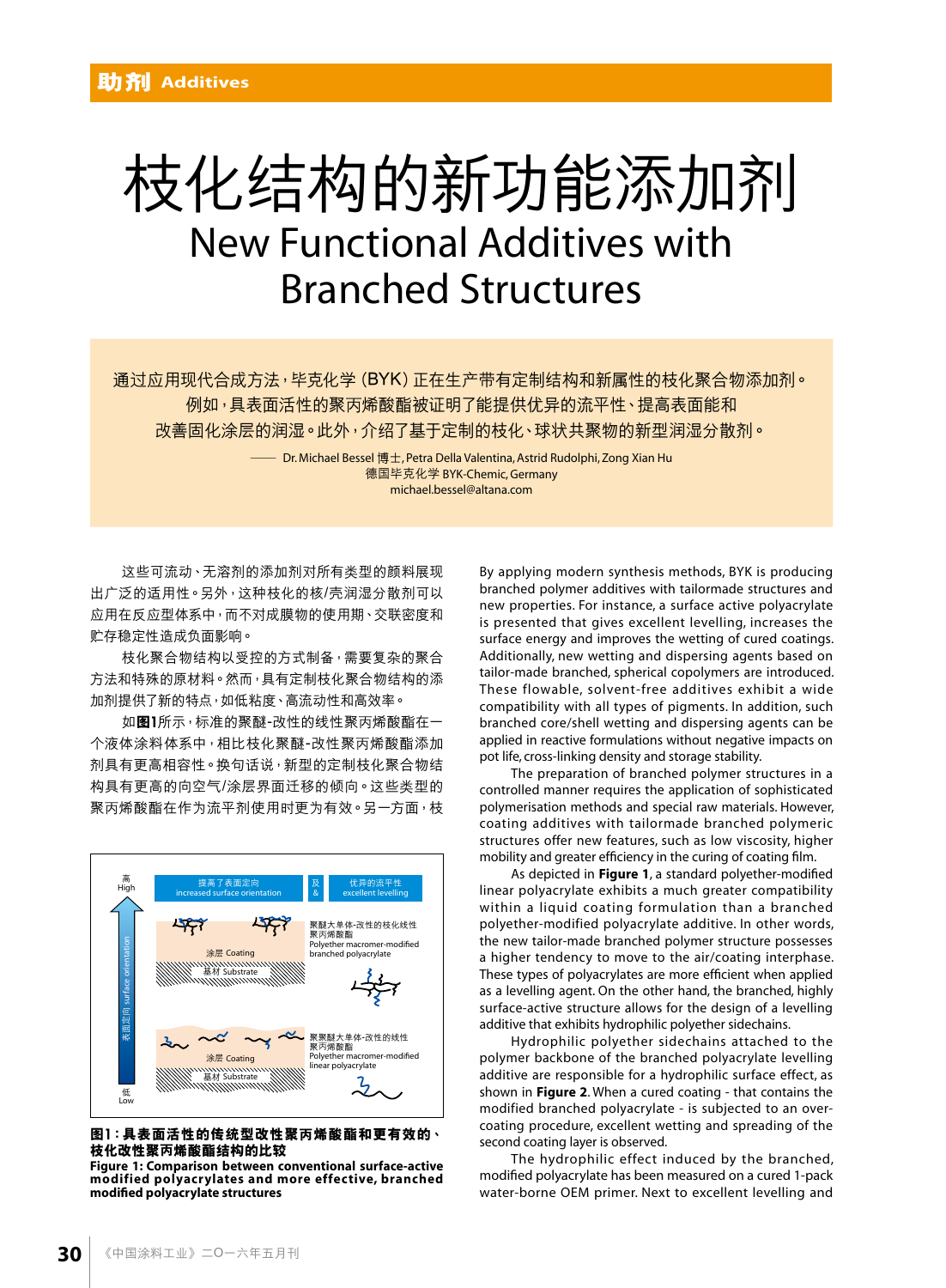### **助劑 Additives**

化、高表面活性的结构允许设计出亲水性聚醚侧链的流平 添加劑。

链结在枝化聚丙烯酸酯流平剂的聚合物主链上的亲水 性聚醚侧链,形成了一种亲水性表面效果(图2)。当含有改 性枝化聚丙烯酸酯流平剂的固化涂层进行下一道涂覆时,将 观察到第二道涂层具有优良的润湿和铺展性。

枝化改性聚丙烯酸酯的亲水性效果已经在水性固化 OEM底漆中得到验证。除了涂层优异的流平性和高光泽, 根據Owens-Wendt-Rabel 和Kaelbe的方法,由水、甘油、 乙二醇、正辛醇和正十二烷这五个标准液的接触角测定的 表面能被观察到显著的提高。如**表1**所示,标准的聚丙烯酸 酯添加剂不影响固化涂层的表面能。通过应用0.3%wt的枝 化聚醚-改性聚丙烯酸酯添加剂,固化膜的总表面能已增加 到52.4mN/m。与不含添加剂的对照物相比,涂层表面能的 色散部分已经减少到50%以上,至10.0mN/m。与此相反, 固化塗層表面能的極性部分已經顯著增加到42.4mN/m。 水接触角非常低(30°),表明了该液态涂料具有更好的润 濕性。

在另一个水性聚酯-三聚氰胺树脂的OEM底漆里,添 加有枝化丙烯酸酯助剂,水平和垂直地静电喷涂于CED 底板上,都能获得优异的流平性。而添加标准聚丙烯酸 酯流平剂,通过对照,观察到固化涂层的表面能轻微下降 2.2~41.3mN/m。与此相反, 通过使用0.2%wt 的亲水性添 加剂,得到固化涂层的表面能增加18.1~61.0mN/m。通过 水性底漆,高表面能有助干下一道底色漆更好的润湿。这



**圖**2**:枝化聚**丙**烯酸酯添加劑的聚醚側鏈強烈促進該塗層 表面的潤濕**

**Figure 2: Polyether sidechains of the branched polyacrylate additive strongly promote the wetting of the coating surface**

high gloss of the coating, a significant increase in surface energy determined from the contact angles of five standard liquids, which are water, glycerine, ethylene glycol, n-octanol and n-dodecane according to the method by Owens-Wendt-Rabel&Kaelbe was observed. As depicted in **Table 1**, a standard polyacrylate additive does not influence the surface energy of the cured coating. By applying 0.3% wt of the branched polyether-modified polyacrylate additive, the total surface energy of the cured film has been increased to 52.4 mN/m. The disperse part of the coatings surface energy has been reduced by more than 50% to 10.0 mN/ m compared to control without additive. In contrast, the polar part of the cured coating's surface energy has been significantly increased to 42.4 mN/m. The contact angle towards water is very low (30°) and indicates much better wetting of liquid formulations.



#### 图3:经毕克化学双扫描波检测,在CED面板上,水平和垂直方向的静电喷涂水性聚酯-三聚氰胺底漆,含有亲水性添加剂 **的流平性能**

**Figure 3: Levelling performance of the hydrophilic additive applied in a horizontally and vertically ESTA-coated water-borne polyester-melamine primer surfacer on a CED panel determined with a BYK Wave-scan dual**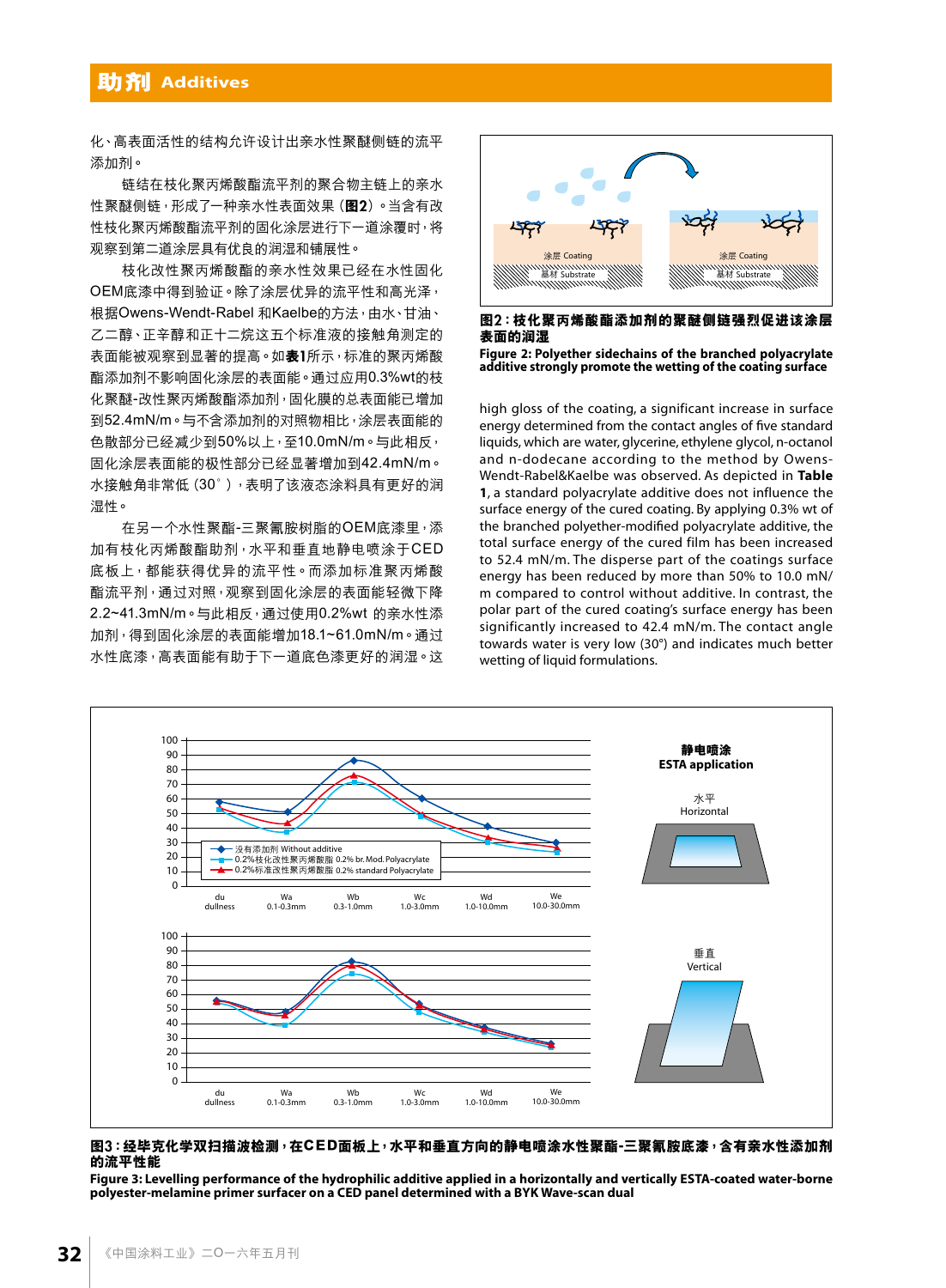#### **表**1**:通過使用少量定製的枝化聚**丙**烯酸酯助劑,提高了水性OEM底漆的表面極性和親水性**

**Table 1: The surface of a water-borne cured OEM primer becomes very polar and hydrophilic by modification with small amounts of tailor-made branched polyacrylates**

|                                                      | 表面能<br><b>Surface energy</b><br>(mN/m) | 色散部分<br><b>Disperse parts</b><br>(mN/m) | 极性部分<br><b>Polar parts</b><br>(mN/m) | 水接触角<br><b>Contact angle of</b><br>water | 光泽 Gloss<br>$20^{\circ}/60^{\circ}$ |
|------------------------------------------------------|----------------------------------------|-----------------------------------------|--------------------------------------|------------------------------------------|-------------------------------------|
| 空白 control                                           | 27.4                                   | 21.8                                    | 5.6                                  | $89^\circ$                               | 55/89                               |
| 0.6%标准聚丙烯酸酯<br>0.6% standard polyacrylate            | 25.0                                   | 21.4                                    | 3.6                                  | $89^\circ$                               | 52/87                               |
| 0.3%枝化改性聚丙烯酸酯<br>0.3% branched modified polyacrylate | 52.4                                   | 10.0                                    | 42.4                                 | $30^\circ$                               | 55/87                               |



#### 图4:相对于对照面板,经过枝化聚醚-改性聚丙烯酸酯 **添加劑改性的紅色OEM底色漆,在右邊的底漆塗層上顯示 出更好的潤濕**

**Figure 4: The red OEM basecoat shows a much better wetting onto the primer surfacer coating on the righthand side, modified with the branched polyether-modified polyacrylate additive, compared to the control panel**



#### 图5:以二氧化硅为载体的枝化改性聚丙烯酸酯,100%固 **體添加劑的**「**抗霧**」**效果**

**Figure 5: "Anti-fogging" effect obtained with the branched modified polyacrylate applied as 100% solid additive on a silica carrier**

里,着色的底色漆(红色)被应用到涂覆有标准底漆和涂覆 有改性底漆的兩個CE面板(**圖**4右邊:左面板:標準和右面 板:改性底漆)。通过静电喷涂(ESTA),红色OEM底色漆 的厚度已從面板頂端的0μm 增加到面板底端的25μm。

在低膜厚区域,与没有添加剂的对照面板相比,涂覆有 改性底漆的面板上,红色水性OEM底色漆,显示出更好的润 濕和鋪展性。

In another water-borne OEM primer based on a polyester-melamine resin, excellent levelling results with the branched polyacrylate additive were obtained with both, horizontal and vertical electrostatic spray applications (ESTA) on a cathodic electro-deposition coated panel (CED panel). The outstanding performance of the branched polyacrylate additive in comparison to a standard polyacrylate levelling agent is shown in **Figure 3**.

With the standard polyacrylate for water-borne formulations, a slight decrease of the surface energy of the cured coating by 2.2 mN/m to 41.3 mN/m with respect to control has been observed within that formulation. In contrast, an increase of the surface energy of the cured coating by 18.1 mN/m to 61.0 mN/m was obtained by the use of 0.2% wt of the hydrophilic additive. A high surface energy contributes to a better wetting of the primer layer by a water-borne basecoat. Here, a pigmented basecoat (red) has been applied onto both CED panels coated with a standard primer and with the modified primer respectively (**Figure 4** righthand side: left panel: standard and right panel: mod. primer). The thickness of the red OEM base coat has been increased from 0 µm on the top end to 25 µm on the bottom end of the panel by electrostatic spray application (ESTA).

The panel coated with the modified primer exhibits a much better wetting and spreading with the red water-borne OEM basecoat as compared to the control panel without additive already at low film thicknesses.

Because of the branched polymer structure, it is possible to obtain 100% solid, flowable surface additives with this technology. In addition, for powder coating applications a branched modified polyacrylate on a silica carrier is available, which was used in a hydroxylated alkyl amide-cured (HAA) polyester powder coating (**Figure 5**). Again, a very good levelling performance was observed with the branched modified polyacrylate. Moreover, due to the induced high surface energy, the modified powder coating exhibits an "anti-fogging" effect in humid conditions. Compared to the standard coating, small water drops do not just condensate on the panel's surface, but spread immediately. Therefore, the modified powder coating panel (**Figure 5**: left hand side) shows a clear, non-foggy appearance.

The hydrophilic effect has been proven on the HAA/ polyester powder coating panels by the application of a water-borne blue paint, as well. Again, in contrast to the standard, excellent levelling and wetting of the modified panel is observed (**Figure 6**).

The concept of branched, tailor-made polymer structures is applicable to wetting and dispersing agents, as well. Again, a sophisticated polymerisation technology and unique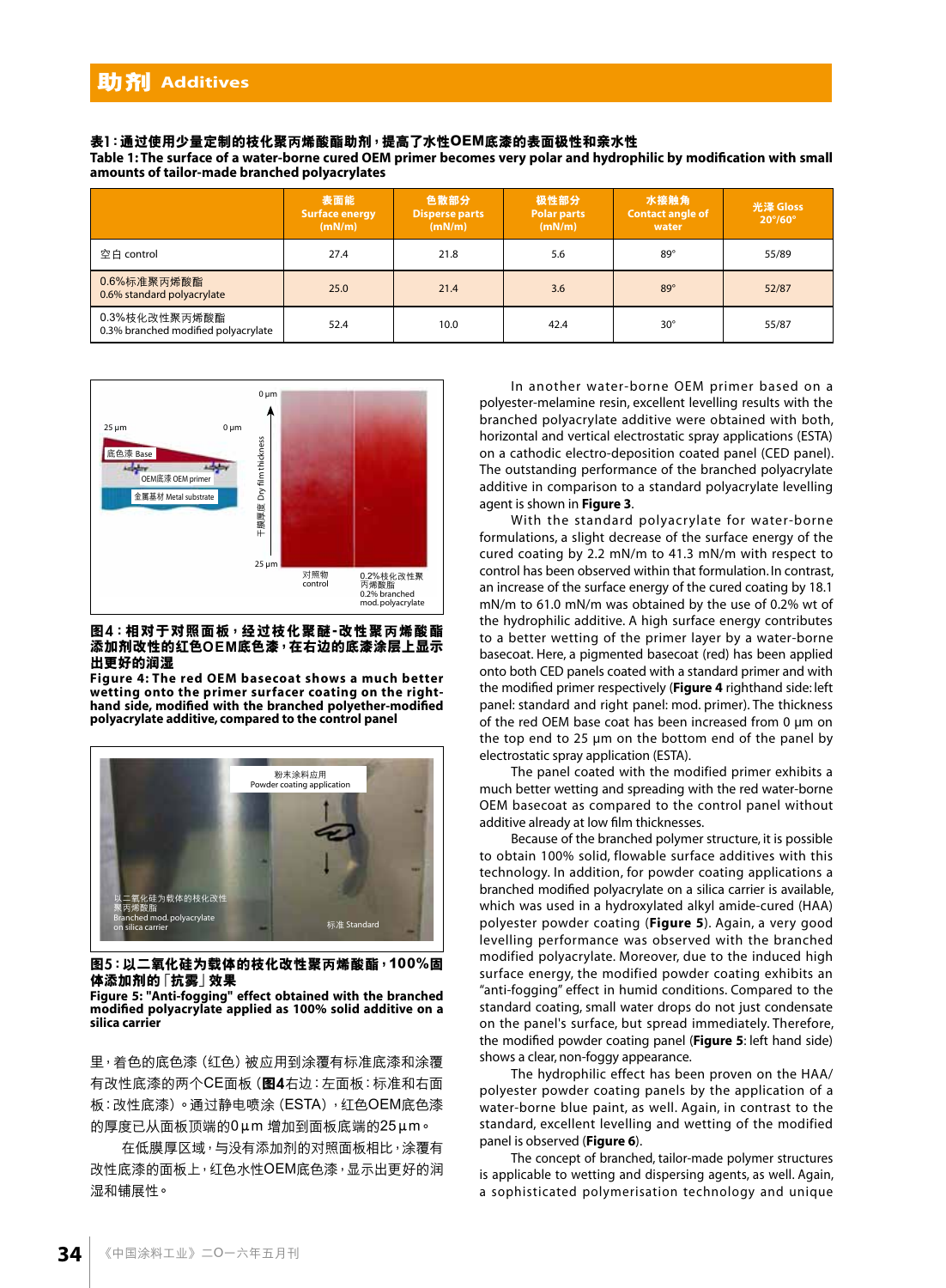

**圖**6**:水性藍色塗料,改性HAA/聚酯粉末塗層面板出色的流平和潤濕性 Figure 6: Excellent leveling and wetting of the modified HAA/polyester powder coating panel a water-borne blue paint**



#### **圖**7**:作為潤濕和分散劑,兩代枝化、球狀共聚物和傳統線 性梳型共聚物進行比較**

**Figure 7: As wetting and dispersing agents, two generations of branched, spherical copolymers are compared to a conventional linear comb copolymer**

由于枝化聚合物结构,可通过这项技术获得100%固体 份的、可流动的表面添加剂。另外,对于粉末涂料的应用,以 二氧化硅为载体的枝化改性聚丙烯酸酯是可获得的,其被用 在羥基烷基酰胺固化(HAA)聚酯粉末塗料中(**圖**5)。再一 次觀察到枝化改性聚丙烯酸酯有非常好的流平性能。此外, 由于涂层的高表面能,改性粉末涂层显示出在潮湿条件下的 「抗雾」效果。相较于标准的涂料,小水滴没有在面板的表 building blocks are required for the manufacture of such structured polymers. On the following pages, a comparison of a conventional linear wetting and dispersing additive 1 with two generations of branched, spherical copolymers, additive 2 and additive 3, is exercised. The additive structures 2 and 3 will be referred to in the text as core/shell copolymers, as well (**Figure 7**).

There is a variety of wetting and dispersing additives available on the market, all of them are designed for special applications and requirements. In general, a wetting and dispersing agent is constructed as a polymer that exhibits one or more pigment-affinitive groups (red ellipses - usually containing amino groups - in **Figure 8**) and one or more resincompatible polymer chains (blue lines in Figure 8) attached to the polymer backbone (black line in **Figure 8**).

According to the theory of electrostatic repulsion and steric stabilisation of pigment primary particles, we assume that the resin-compatible polymer chains are responsible for the solubility of the copolymer in the formulation and help in wetting the pigment particle. The pigment-affinitive groups of the copolymer are expected to strongly adsorb onto the pigments surface by electrostatic forces, hydrogen bonding or nonpolar van-der-Waals interactions. The molecular composition of the copolymer has to be carefully designed to obtain wetting and dispersing agents allowing fast wetting of the pigment agglomerates, strong viscosity reduction during grinding and an outstanding stabilisation of the primary particles in the pigment concentrate, slurry or paste.

Since the molecular structure of the copolymer has large influences on the performance as a wetting and dispersing agent, there are strong effects of the copolymer shape on the physical properties to be observed, as well. As depicted in **Figure 8**, a copolymer with a spherical shape, composed of a hyperbranched pigment-affinitive core and polymer sidechains, is available in solvent-free, flowable delivery form compared to a conventional linear comb copolymer of comparable molecular size.

Moreover, branched, spherical copolymers exhibit a remarkable solubility and compatibility in highly polar formulations, as well as in medium and non-polar formulations, as shown in **Figure 9**. The applicability of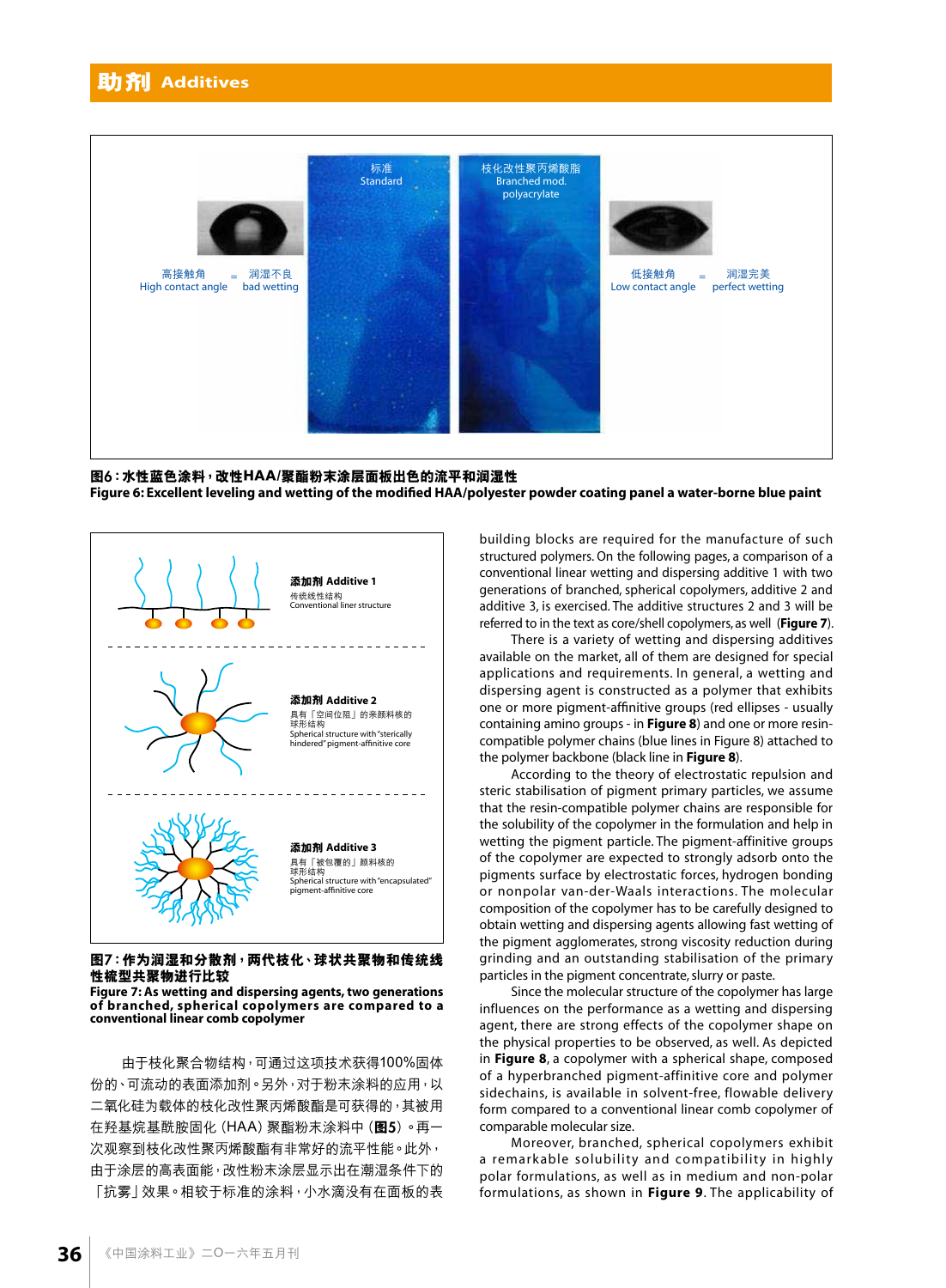

#### **圖**8**:傳統的潤濕和分散劑與枝化共聚物的物理性質的比較**

**Figure 8: Physical properties of conventional wetting and dispersing agent in comparison to a branched copolymer**



图9:枝化、球状共聚物具有在广泛而显著的相容性 **Figure 9: Branched, spherical copolymers possess a remarkable compatibility in a broad range of formulations**

面凝结,而是立即铺展扩散了。因此,改性粉末涂料面板(图 5左图)显示出清晰、无雾的外观。

同样地,通过水性蓝色颜料的应用,再一次证明在 HAA/聚酯粉末涂层上亲水性作用。与标准的对比,观察到 改性的样板上出色的流平与润湿性(图6)。

枝化、定制的聚合物结构的概念同样适用于润湿和分 散劑。同時,結構性的聚合物的製造需要複雜的聚合技術 和独特的构建模块。接下来的页面,我们将进行比较:传统 线性润湿分散添加剂1,以及两代枝化、球状共聚物添加剂2 和添加劑3的比較。同樣地,在文本中添加劑結構2和3將被 稱為核/殼共聚物(**圖**7)。

市场上存在多种润湿和分散剂,它们都是为了特殊的应 用和要求而设计的。在一般情况下,润湿和分散剂被设计成 一个表现出一种或多种亲颜料基团 (红色椭圆-通常含有氨 基-**圖**8)的聚合物,以及一種或多種連接到聚合物主鏈(**圖**8 中的黑線)的樹脂相容的聚合物鏈(**圖**8中的藍線)。

根据静电排斥和颜料原始粒子的空间稳定理论,我们 假设与树脂相容的聚合物链符合基料中的共聚物的溶解性 并帮助润湿颜料颗粒。通过静电力、氢键或非极性的范德华



**圖**10**:潤濕和分散劑聚合物結構在降低粘度方面的比較 Figure 10: Comparison of wetting and dispersing agent polymer structures in terms of viscosity reduction**

branched, spherically structured wetting and dispersing agents has been investigated for a wide range of pigments from inorganic particles to organic pigments and carbon black, as well. The performance in terms of viscosity reduction of grinds of several organic pigments and a carbon black in a universal grinding resin is depicted in **Figure 10**. The viscosity was measured at a shear rate of 1/s using cone/ plate geometry equipment (25mm, 1° at 23°C) 24h after grinding. The wetting and dispersing additives 2 and 3 with branched, spherical polymer structure generate a significantly greater viscosity reduction with the chosen organic pigments compared to the linear additive structure 1.

Usually, the application of an aminofunctional polymer in a reactive resin system suffers from a number of technical problems such as lower storage stability in epoxy resins, shorter pot life in polyurethane formulations, longer curing times in UP resins or decreased cross linking in acid-catalysed stoving systems. However, branched, spherical polymer structures - such as additive 2 and additive 3 – can be applied successfully in reactive formulations (**Figure 11**).

An additive of structure type 3, as it is shown in **Figure 12**, with its branched amino-functional core and a highly branched sphere of resin-compatible polymer chains, is tailor-made for the use in reactive formulations. A comparison of the additive structures 1, 2 and 3 in a reactive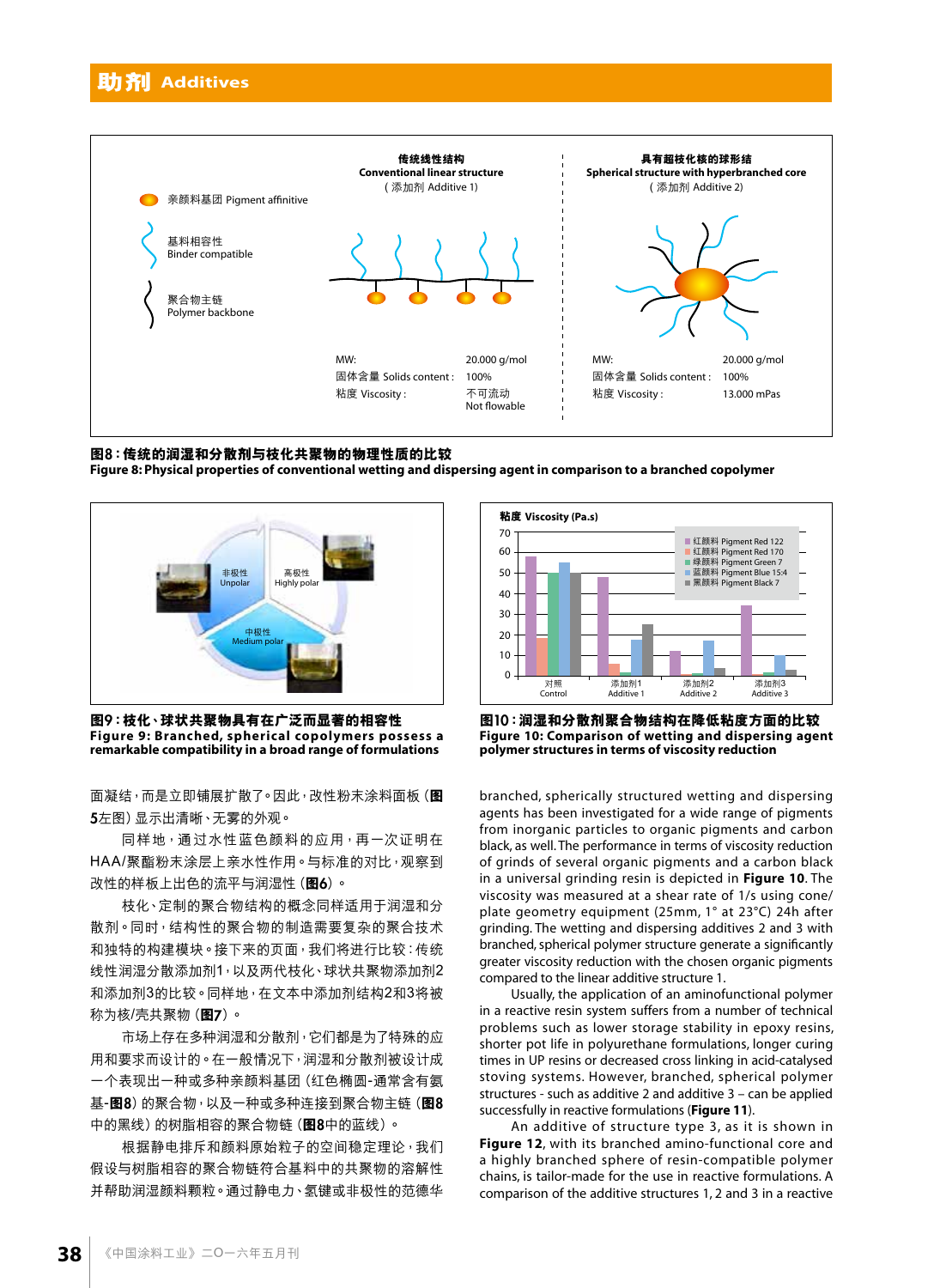

图11:枝化、球状添加剂3被设计为在反应性体系中应用,并不对成膜物的适用期、贮存稳定性、固化时间和交联产生不利影响 **Figure 11: The branched, spherical additive 3 is designed for the application in reactive formulations without negative impacts on pot life, storage stability, curing time and cross-linking**



**圖**12**:混合氨基功能性添加劑的環氧組分的貯存穩定性 Figure 12: Storage stability of epoxy component mixed with amino functional additives**

力的相互作用,共聚物的亲颜料基团会强烈地吸附在颜料表 面上。必须仔细设计该共聚物的分子组成,以获得对颜料附 聚体的快速润湿,强烈降低研磨粘度,以及对各种颜料浓缩 漿中原始粒子的具有突出穩定性的潤濕分散劑。

既然共聚物的分子结构对作为润湿和分散剂的性能 具有巨大的影响,所以也会观察到共聚物的形状对物理性 质存在强烈的影响效果。如图8中所描绘的,相对于同样分 子大小的一个传统的线性梳状共聚物,含亲颜料核的超枝 化侧链的、具有球状的共聚物可得到无溶剂的、可流动的 供貨形式。

此外,该枝化、球状的共聚物在高极性体系中,以及在 中极性和非极性体系中,都表现出显著的溶解性和相容性, 如图9所示。从无机颜料到有机颜料以及碳黑,该枝化、球状 结构的润湿和分散剂有广泛适用性。在通用的研磨树脂中, 几种有机颜料和一种碳黑颜料的研磨在降低粘度方面的表 现如图10所示。在研磨后储存24小时,以1/s 的剪切速率, 使用錐/板粘度計(25mm,1°在23°C)對粘度進行測量。相 system is shown in **Figure 12**. In that experiment, the storage stability of an epoxy base component modified with 3.5%wt solid on resin of amino-functional wetting and dispersing additives is investigated. The addition of an additive with structure type 1 into the epoxy base component results in a strong increase in flow time within hours and gelling of the system occurs, eventually. The exposed amino groups in additives of structure type 1 and their catalytic activity towards epoxy hardening can explain the low storage stability of the mixture with the epoxy base component in **Figure 12**. In contrast, addition of an additive of structure type 2 gave good storage stability of the epoxy-base compound. However, the viscosity did start to increase after a storage period of six weeks. A stable viscosity over the entire storage period of twelve weeks was only achieved with the usage of a structure type 3 additive.

The performance of branched, spherical additives in reactive formulations was evaluated in other examples, as well. **Figure 12** shows the influences of the three additive structures on the pot life in the case of a 2-pack polyurethane system (left hand side) and their performance with pigment green 7 in the same formulation (right hand side). Compared to a formulation with no additives (dark blue graph) and in presence of a reactive aliphatic-aromatic curing agent, the pot life was considerably shortened with an additive of structure type 1 (light blue graph) and at least slightly shortened with structure type 2 (violet graph). Structure type 3 (black graph) did not significantly shorten the pot life compared to the formulation without additive.

This remarkable behaviour can be attributed to the exposed amino functionalities in the additive of structure type 1 that are assumed to catalyse the formation of polyurethanes and thus shorten the pot life. In contrast, sterically hindered amino groups, as they are realised in additive type 2, are much less subjected to catalyse the urethane formation. Consequently, the amino core shielded by branched resincompatible polymer chains in additive 3 is almost not negatively influencing the pot life of the formulation.

In **Figure 13**, the transparency of the 2-pack polyurethane system coloured with the pigment concentrate based on pigment green 7 is depicted. The additives of structure types 2 and 3 produce an outstanding transparency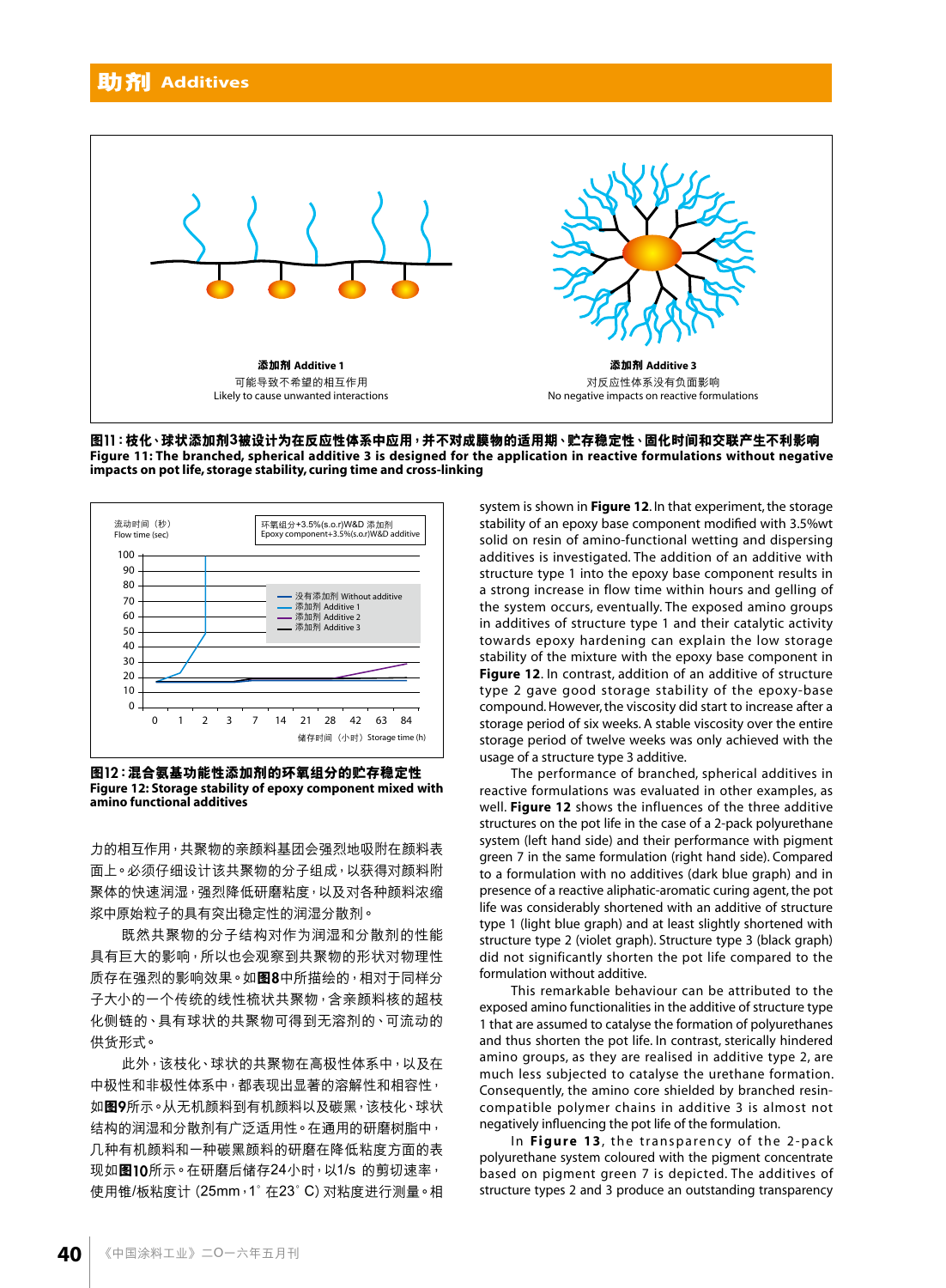



**圖**13**:不同的添加劑結構對用顏料綠7**着**色的聚氨酯塗料的透明度的影響**

**Figure 13: Influence of the different additive structure types on the transparency of a polyurethane coating pigmented with pigment green 7**

较于线性添加剂结构1,用选择的有机颜料,枝化、球状聚合 物结构的润湿和分散剂2和3产生更显著的降粘效果。

通常,含氨基官能团的聚合物在反应性树脂体系中的 应用会遇到许多技术问题,如在环氧树脂中贮存稳定性较 差,在聚氨酯体系中适用期较短,在UP树脂中固化时间较 長,或在酸-催化的烘干系統中交聯密度減少。然而,枝化、 球状的聚合物结构 (诸如添加剂2和添加剂3) 可以成功在反 應性體系中應用(**圖**11)。

結構3的添加劑,如**圖**12中所示,它含有枝化氨基官能 核心和与树脂相容的高度枝化球形聚合物,是专为反应性体 系而定制的。添加剂1、2 和3 在反应体系统中的应用比较列 在**圖**12中。

在该实验中,环氧树脂中加3.5%(对固体树脂计)含 氨基官功能的潤濕分散劑的,我們對它的貯存穩定性進行了 研究。在环氧树脂中添加结构1的添加物,导致在数小时内 流动时间的强劲增长,以及最终体系的胶化。因为结构1暴 露出的氨基官能团,催化了环氧树脂固化,如图13中所示, 在环氧体系中表现出低贮存稳定性。与此相反,结构2的添 加给予环氧体系良好的贮存稳定性。然而,粘度的确在六周 后开始增长。在整个12周的贮存中,只有使用结构3的添加 劑才能獲得穩定的粘度。

枝化、球状添加剂在反应性体系中的性能表现同样在 其它例子中被评估。图14显示, 在双组分聚氨酯体系(左 侧),三个添加剂结构对成膜物适用期的影响,以及在相同 的体系中使用绿颜料7时它们的性能(右侧)。相较于没有添 加剂(深蓝色曲线)、并有脂肪族或芳族固化剂的体系中, 成膜物的话用期在使用结构1的添加剂后 (浅蓝色曲线图) 明显缩短,在使用结构2(紫色图表)后也至少有轻微的缩 短。与不含添加剂的体系相比,结构3(黑色曲线)没有明显 地縮短適用期。

这一显著的现象可以归因于在结构1的添加剂中暴露 的氨基官能团,它催化了聚氨酯的交联反应,从而缩短适用 期。与此相反,由于位阻氨基在类型2添加剂中被实现,它们 非常少地催化氨基甲酸酯形成。而在添加劑3中,枝化的相 容链屏蔽了氨基核,对体系的适用期几乎没有负面的影响。

in conjunction with a bluish/greenish colour shade, which is yet another indicator of very effective pigment stabilisation. In this case, structure type 1 with a more yellowish/greenish colour shade gives a little bit weaker results compared to the other two dispersing additives. The results shown for the example of the 2-pack polyurethane system were also confirmed in the tests with a 2-pack epoxy and an acid-catalysed stoving system and can be considered essentially representative for the performance of branched, spherical copolymers.

As an example for the application of a branched, spherical wetting and dispersing agent with an inorganic pigment, additive 3 was applied in a reactive epoxy resin filled with aluminium trihydroxide (ATH) as flame retardant. Compared to the initial amount of 37.5%wt of ATH, the use of additive 3 allowed increasing the flame retardant concentration by 40% to 52.5%wt at constant resin viscosity (**Figure 14**). That result highlights the very broad field of application for branched, spherical wetting and dispersing agents. These core/shell copolymers are effective with a large array of organic pigments and inorganic fillers, as well. Moreover, these flowable, solventfree additives show outstanding performance even in reactive systems without generating undesired side-effects such as shorter pot life, gelling, longer curing reactions or decreased cross-linking density.

## Conclusion

The newly developed branched polymer structures require sophisticated manufacturing methods and special raw materials. However, branched polymer structures offer great advantages compared to conventional linear copolymers. For instance, a polyether-modified polyacrylate levelling agent has been introduced that exhibits very good compatibility and outstanding efficiency. Moreover, the hydrophilic additive increases the surface energy of a cured coating and therefore improves the wettability and recoatability of a coating or paint. The concept of branched copolymer structures has been transported to wetting and dispersing applications, as well. Innovative dispersing additives based on branched, spherical core/shell structures provide very effective stabilisation of different pigment types without causing any undesired interactions with reactive formulations. These structures allow for solvent-free, flowable wetting and dispersing agents with remarkable performance and very wide compatibility in polar, medium polar and non-polar systems.